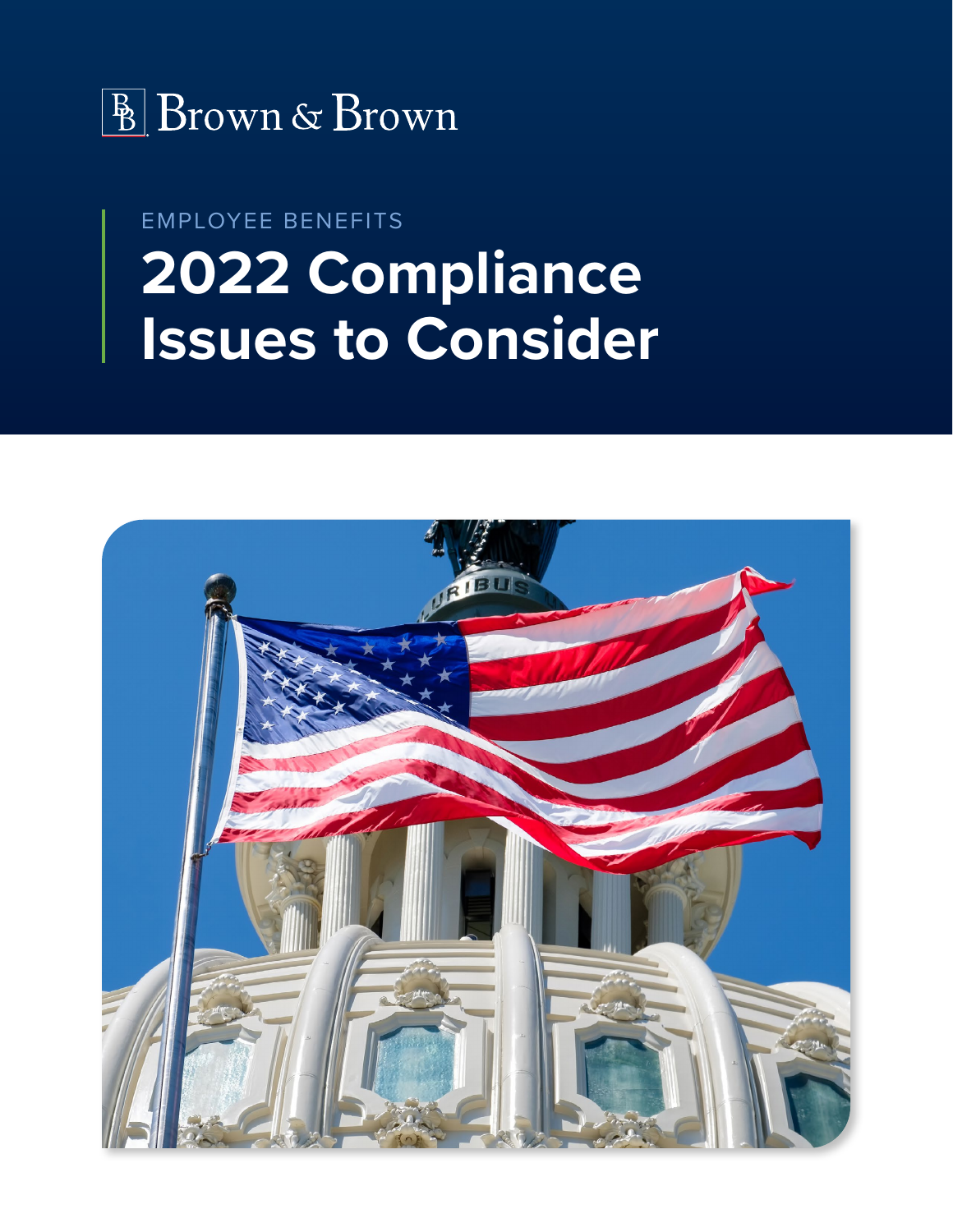# **Topics**

| 2022 ACA Maximum Out-of-Pocket Expenses<br>(non-grandfathered plans) | 3 |
|----------------------------------------------------------------------|---|
| 2022 HSA & HDHP Design Maximums                                      | 3 |
| <b>Health FSA Limits</b>                                             | 3 |
| Dependent Care FSA limits                                            | 3 |
| <b>Transportation Limits</b>                                         | 3 |
| <b>Affordability Safe Harbors</b>                                    | 4 |
| <b>Employer Shared Responsibility Tax</b>                            | 4 |
| <b>PCORI Fee</b>                                                     | 4 |
| Selecting a Benchmark Plan                                           | 4 |
| <b>Wellness Incentive and Reward Limits</b>                          | 5 |
| <b>Transparency</b>                                                  | 5 |
| <b>No Surprises Act</b>                                              | 5 |
| <b>Outbreak Period</b>                                               | 5 |
|                                                                      |   |

*DISCLAIMER: Brown & Brown, Inc. and all its affiliates, do not provide legal, regulatory or tax guidance, or advice. If legal advice counsel or representation is needed, the services of a legal professional should be sought. The information in this document is intended to provide a general overview of the topics and services contained herein. Brown & Brown, Inc. and all its affiliates, make no representation or warranty as to the accuracy or completeness of the document and undertakes no obligation to update or revise the document based upon new information or future changes.*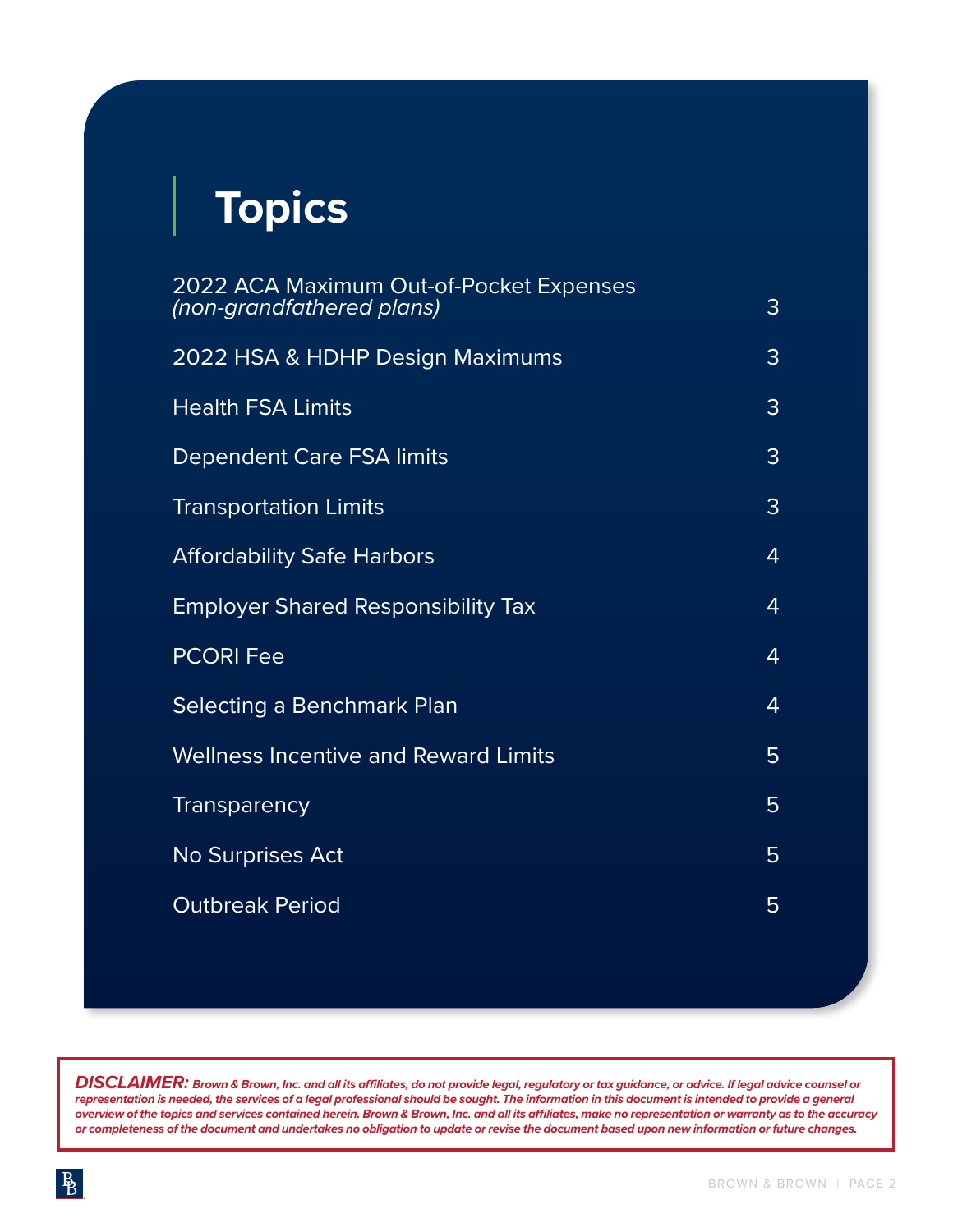## <span id="page-2-0"></span>**2022 ACA Maximum Out-of-Pocket Expenses**

*(non-grandfathered plans)*

#### **Applicable to plan years beginning on or after 1/1/2022:**

**•** \$8,700 for self-only coverage (increase from \$8,550 in 2021) **•** \$17,400 for family coverage (increase from \$17,100 in 2021)

## **2022 HSA & HDHP Design Maximums**

| <b>HDHP</b>                                                             | 2021                           | 2022                           | <b>Change</b><br>in 2022 |
|-------------------------------------------------------------------------|--------------------------------|--------------------------------|--------------------------|
| <b>Minimum Annual</b><br><b>Deductible</b><br>(per plan year)           | \$1,400 for self-only coverage | \$1,400 for self-only coverage | No change                |
|                                                                         | \$2,800 for family coverage    | \$2,800 for family coverage    | No change                |
| <b>Out-of-Pocket</b><br><b>Maximums</b><br>(per plan year)              | \$7,000 for self-only coverage | \$7,050 for self-only coverage | \$50 increase            |
|                                                                         | \$14,000 for family coverage   | \$14,100 for family coverage   | \$100 increase           |
| <b>Maximum Annual</b><br><b>HSA Contribution</b><br>(per calendar year) | \$3,600 for self-only coverage | \$3,650 for self-only coverage | \$50 increase            |
|                                                                         | \$7,200 for family coverage    | \$7,300 for family coverage    | \$100 increase           |

**•** Catch-up contribution (Age 55 and older by the end of the tax year): \$1,000

**• Note:** DOL, HHS, and IRS guidance requires group health plans to embed an individual out-of-pocket maximum in the plan's family coverage when the family out-of-pocket maximum exceeds the ACA's out-of- pocket maximum for selfonly coverage.

## **Health FSA Limits**

- **•** The annual limit on employee salary reduction contributions for plan years beginning in 2021 is \$2,750. The limit for plan years beginning in 2022 is \$2,850.
- **•** The limit on the amount that may be carried over from the plan year beginning in 2021 to the plan year beginning in 2022 is \$550. The limit on the amount that may be carried over from the plan year beginning in 2022 to the plan year beginning in 2023 is \$570.
- **•** Relief allowing pre-tax election changes for group health care plan coverage, health FSA elections, and dependent care FSA elections for plan years ending in 2021 ends.
- **•** Health FSA spend-down provision for plan years ending in 2021 (part of COVID-19 relief).

### **Dependent Care FSA limits**

- **•** Dependent Care FSA annual (calendar year) limit on the amount of benefits excluded from income will revert to \$5,000 (\$2,500 for married filing separately).
- **•** Relief allowing pre-tax election changes for group health care plan coverage, health FSA elections, and dependent care FSA elections for plan years ending in 2021 ends.

### **Transportation Limits**

The 2021 monthly limitation for the qualified transportation fringe benefit is \$270, as is the 2021 monthly limitation for qualified parking. The limits for 2022 are \$280.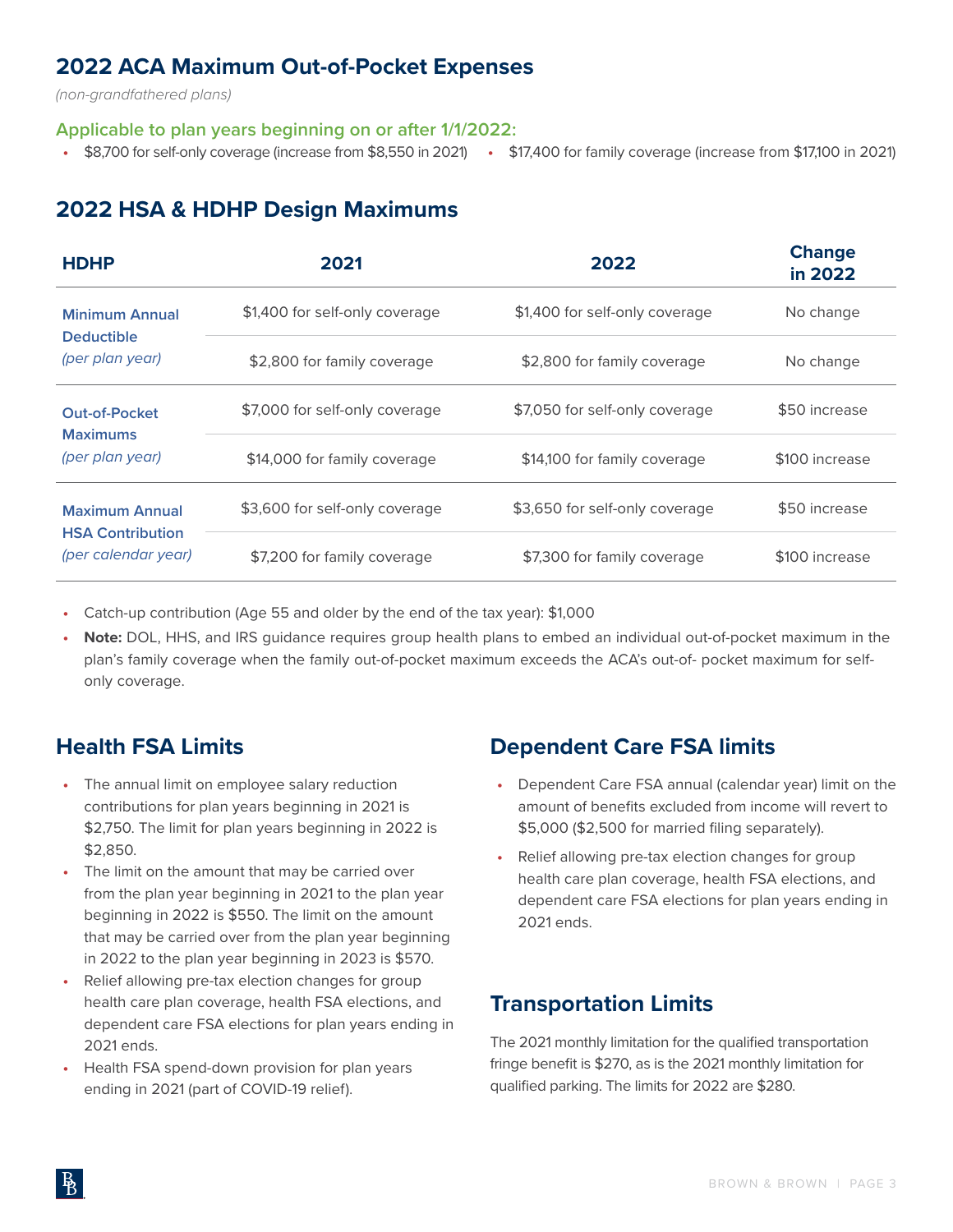<span id="page-3-0"></span>

## **Affordability Safe Harbors**

The safe harbor percentage for 2022 is 9.61%, down from the 2021 level of 9.83%.

## **Employer Shared Responsibility Tax**

*(employer mandate) for the 2022 Plan Year*

- **• 4980H(a)** Tax for not offering minimum essential coverage to at least 95% of full-time eligible employees: For 2022, the ESRP is *projected* to be \$2,750 (annually) per all full-time eligible employees (less 30 full-time eligible employees).
- **4980H(b)** Tax for offering coverage that is not minimum value or not affordable to an eligible full-time employee or failing to offer coverage to a full-time employee when coverage is offered to at least 95% of full-time employees: For 2022, the ESRP is *projected* to be \$4,120 (annually) for each eligible employee not offered such coverage that receives an exchange subsidy.

## **PCORI Fee**

#### **FEE DUE JULY 31, 2022**

| <b>Plan year end date</b> | Fee per average<br>covered life |
|---------------------------|---------------------------------|
| Jan. 2021 – Sept. 2021    | \$2.66                          |
| Oct. 2021 – Dec. 2021     | \$2.79                          |

## **Selecting a Benchmark Plan**

- **•** The final Market reform rules require self-insured and large insured plans to select one of the three Federal Employees Health Benefit Program (FEHBP) options or a state benchmark plan to define essential health benefits (EHB) for purposes of ensuring the plan imposes no annual or lifetime dollar limits on EHBs.
- **•** This requirement applies to benefits provided in- or out-of-network.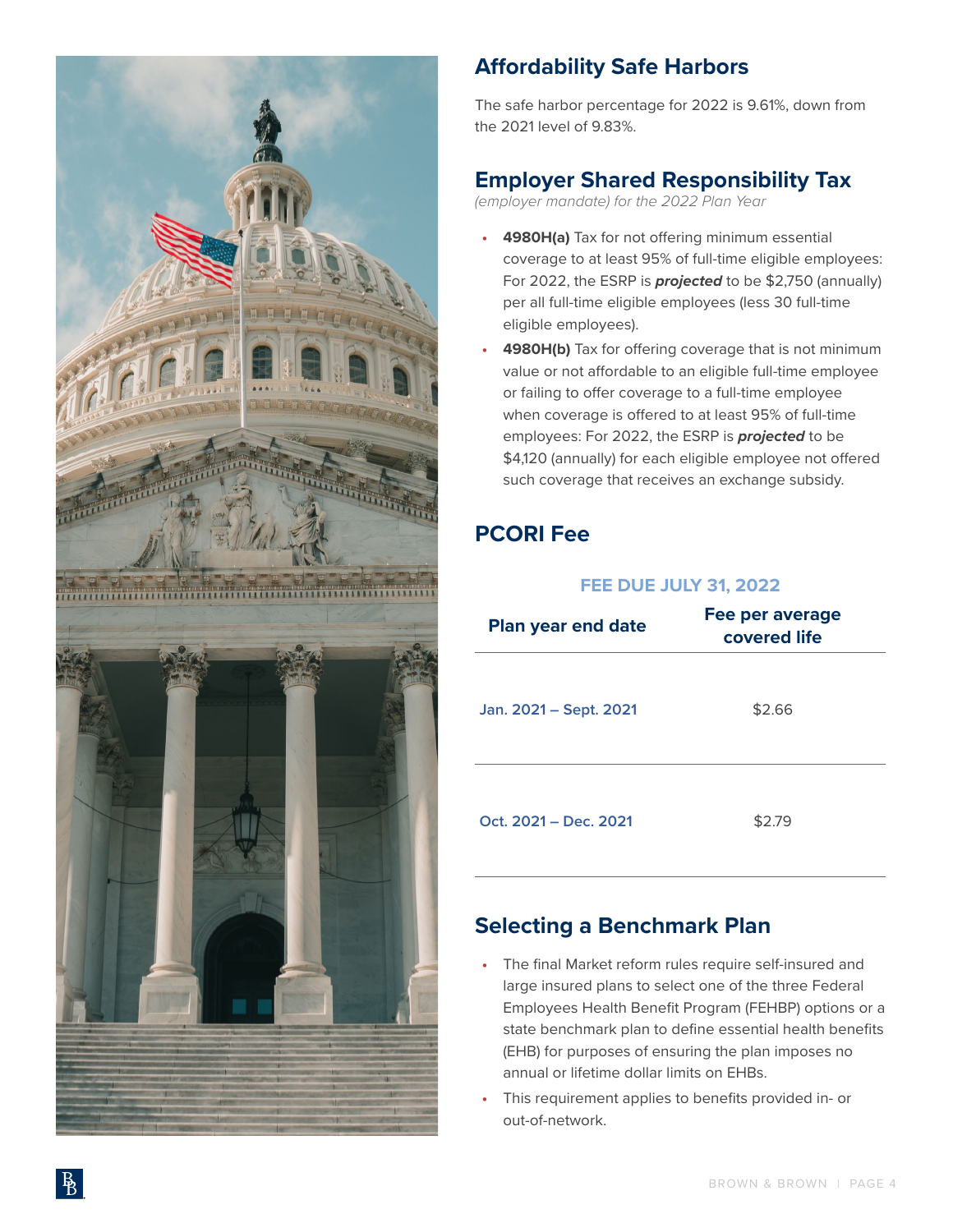## <span id="page-4-0"></span>**Wellness Incentive and Reward Limits**

#### **HIPAA**

- **• Participation-only programs** (e.g., fitness club discounts): unlimited.
- **• Outcomes-based:** Tobacco cessation 50% of employer + employee premium contribution. All other programs (e.g., biometrics) 30% of employer + employee premium contribution. Note: If combined, the total can be no more than 50% of employer + employee premium contribution, with any percentage over 30% being attributable to tobacco cessation.

#### **ADA – NOTE**

- **•** New EEOC rules withdrawn per President Biden's regulatory freeze order (January 2021).
- **•** Employers should be careful about structuring incentives for wellness programs that ask for health information or involve medical exams.
- **•** It is possible the EEOC will issue new wellness rules prior to the end of calendar year 2021.

#### **GINA**

Applies to incentives linked to the spouse or children of an employee participating in a medical exam or providing information regarding current or past health status: the maximum inducement to the employee *was* 30% of the employee only rate and if the spouse can participate, an additional 30% of the employee only rate. However, these rules have also been withdrawn.

## **Transparency**

Plans and issuers must make available or disclose certain cost-sharing and pricing information to participants, the public, and the federal government, including making cost-sharing information available through a self-service tool available on an internet website (e.g., the insurance issuer's, TPA's, or plan sponsor's website). Some rules are applicable starting with the first plan year beginning on or after January 1, 2022, while others are applicable July 1, 2022, or as of the first plan year beginning in 2023. Some rules have been delayed indefinitely.

**Note:** The first report on prescription drug prices, which originally was due December 27, 2021, has been delayed until December 27, 2022 but must include information for 2020 and 2021.



## **No Surprises Act**

- **•** Prohibits surprise billing for emergency services.
- **•** Prohibits high out-of-network cost-sharing for emergency and non-emergency services.
- **•** Prohibits out-of-network charges for ancillary care (like an anesthesiologist or assistant surgeon) at an in-network facility in all circumstances.
- **•** Prohibits other out-of-network charges without advance notice.
- **•** Applicable to plan years beginning on or after January 1, 2022.

## **Outbreak Period**

- **•** Extensions for certain deadlines under COBRA, HIPAA, and claims filing timeframes are disregarded until the earlier of
	- **a.** 1 year from the date they were first eligible for relief, or
	- **b.** 60 days after the announced end of the National Emergency (the end of the Outbreak Period).
- **•** On the applicable date, the timeframes for individuals and plans with periods that were previously disregarded under the Notices will resume. In no case will a disregarded period exceed 1 year.
- **•** The Outbreak Period has not ended as of December 2021.